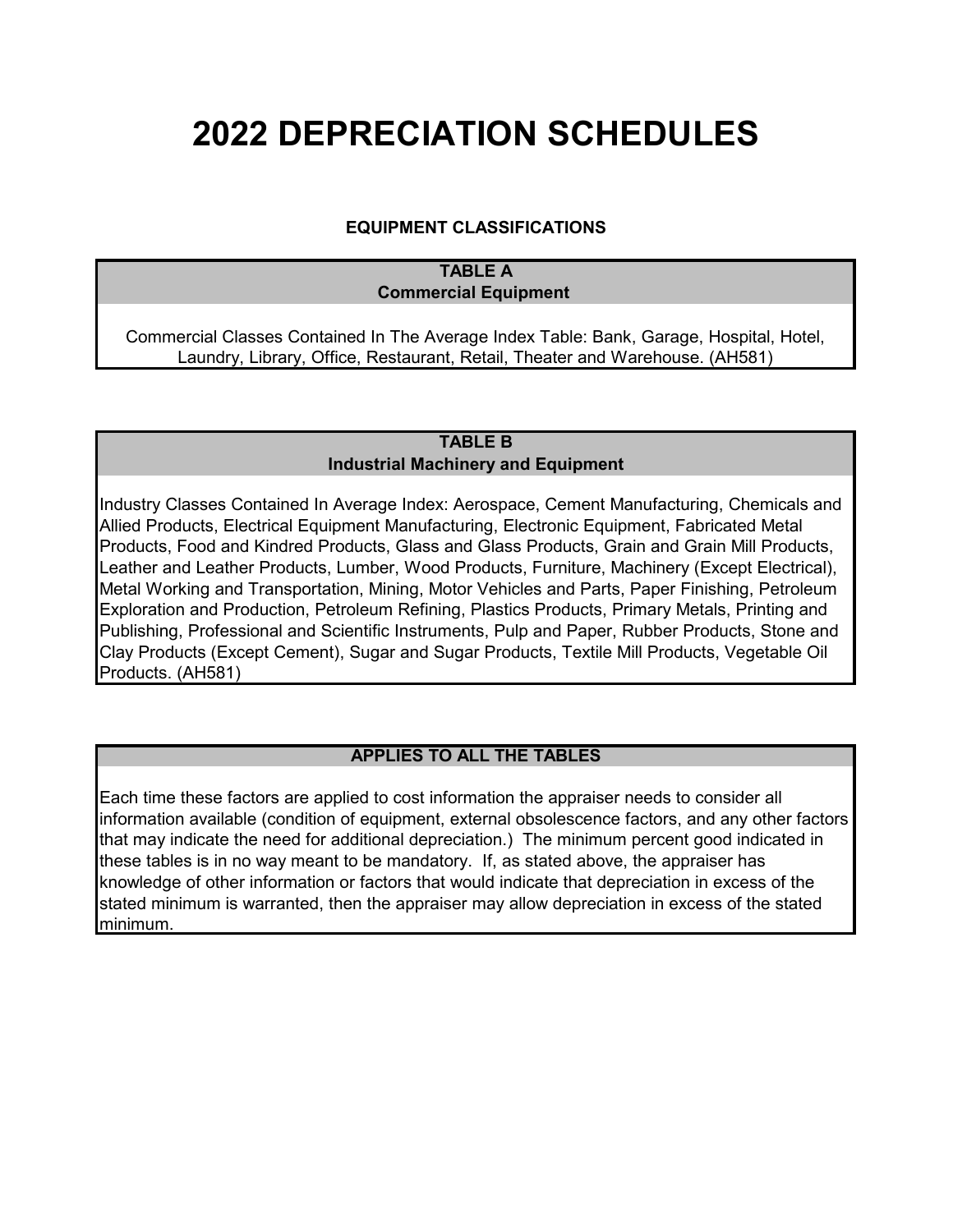|              | <b>TABLE A</b> |      |    |                 |                 |                             |                 |    |                 |                 |                 |                 |                 |                                    |                 |                  |
|--------------|----------------|------|----|-----------------|-----------------|-----------------------------|-----------------|----|-----------------|-----------------|-----------------|-----------------|-----------------|------------------------------------|-----------------|------------------|
|              |                |      |    |                 |                 | <b>Commercial Equipment</b> |                 |    |                 |                 |                 |                 |                 |                                    |                 |                  |
| Average      |                | AGE: |    |                 |                 |                             |                 |    |                 |                 |                 |                 |                 |                                    |                 |                  |
| <b>TREND</b> | <b>YEAR</b>    | 3    | 4  | 5               | 6               | 7                           | 8               | 9  | 10              | $\overline{12}$ | 15              | 17              | 20              | 25                                 | 30              | 40               |
| 100          | 2021           | 66   | 74 | $\overline{80}$ | $\overline{83}$ | 86                          | $\overline{88}$ | 89 | 90              | $\overline{92}$ | 94              | $\overline{95}$ | 96              | $\overline{97}$                    | $\overline{98}$ | $\overline{99}$  |
| 109          | 2020           | 39   | 56 | 65              | 73              | 78                          | 83              | 86 | 88              | 93              | 96              | 98              | 100             | 102                                | 104             | 106              |
| 110          | 2019           | 18   | 34 | 47              | 57              | 64                          | 70              | 75 | 78              | 85              | 90              | 94              | 96              | 100                                | 102             | 105              |
| 113          | 2018           | 11   | 18 | 32              | 43              | 52                          | 59              | 66 | $\overline{70}$ | 78              | 86              | 89              | 94              | 98                                 | 102             | 106              |
| 118          | 2017           |      | 12 | 19              | 31              | 40                          | 50              | 57 | 63              | 72              | 83              | 87              | 93              | 99                                 | 104             | 109              |
| 120          | 2016           |      |    | 12              | 20              | 29                          | 38              | 47 | 54              | 65              | $\overline{77}$ | 83              | 89              | $\overline{97}$                    | 102             | 109              |
| 119          | 2015           |      |    |                 | 12              | 20                          | 29              | 36 | 44              | 56              | 69              | 76              | 83              | 93                                 | 99              | 106              |
| 120          | 2014           |      |    |                 | 12              | 13                          | 20              | 28 | $\overline{35}$ | 48              | 62              | $\overline{70}$ | 79              | 89                                 | 96              | 104              |
| 122          | 2013           |      |    |                 |                 | 12                          | 15              | 21 | 28              | 41              | 57              | 65              | 74              | 87                                 | 94              | 104              |
| 123          | 2012           |      |    |                 |                 |                             | 12              | 16 | 22              | $\overline{34}$ | 50              | 59              | 70              | 82                                 | 92              | 103              |
| 127          | 2011           |      |    |                 |                 |                             |                 | 13 | $\overline{17}$ | 28              | 46              | 55              | 67              | 81                                 | 91              | 104              |
| 130          | 2010           |      |    |                 |                 |                             |                 |    | $\overline{13}$ | 23              | 40              | $\overline{51}$ | 64              | 79                                 | 90              | 104              |
| 130          | 2009           |      |    |                 |                 |                             |                 |    | 13              | 18              | 34              | 44              | 57              | 74                                 | 86              | 101              |
| 133          | 2008           |      |    |                 |                 |                             |                 |    |                 | $\overline{15}$ | 29              | 40              | $\overline{53}$ | 72                                 | 84              | 101              |
| 138          | 2007           |      |    |                 |                 |                             |                 |    |                 | 14              | 26              | 36              | 51              | 69                                 | 84              | 102              |
| 145          | 2006           |      |    |                 |                 |                             |                 |    |                 |                 | 23              | 33              | 48              | 68                                 | 84              | 104              |
| 151          | 2005           |      |    |                 |                 |                             |                 |    |                 |                 | 20              | 29              | 44              | 66                                 | 83              | $\overline{106}$ |
| 161          | 2004           |      |    |                 |                 |                             |                 |    |                 |                 | 18              | 26              | 42              | 66                                 | 84              | 109              |
| 166          | 2003           |      |    |                 |                 |                             |                 |    |                 |                 | 17              | 23              | 38              | 63                                 | 83              | 110              |
| 168          | 2002           |      |    |                 |                 |                             |                 |    |                 |                 |                 | 20              | 34              | 59                                 | 79              | 108              |
| 169          | 2001           |      |    |                 |                 |                             |                 |    |                 |                 |                 | 17              | 30              | 54                                 | 74              | 105              |
| 171          | 2000           |      |    |                 |                 |                             |                 |    |                 |                 |                 |                 | 27              | 50                                 | $\overline{72}$ | $\overline{103}$ |
| 174          | 1999           |      |    |                 |                 |                             |                 |    |                 |                 |                 |                 | 24              | 45                                 | 68              | 101              |
| 174          | 1998           |      |    |                 |                 |                             |                 |    |                 |                 |                 |                 | 21              | 42                                 | 63              | 97               |
| 176          | 1997           |      |    |                 |                 |                             |                 |    |                 |                 |                 |                 | 18              | $\overline{39}$                    | 60<br>55        | $\overline{95}$  |
| 179          | 1996           |      |    |                 |                 |                             |                 |    |                 |                 |                 |                 |                 | $\overline{36}$<br>$\overline{33}$ | $\overline{52}$ | 93<br>91         |
| 181<br>187   | 1995<br>1994   |      |    |                 |                 |                             |                 |    |                 |                 |                 |                 |                 | $\overline{30}$                    | 50              | 90               |
| 193          | 1993           |      |    |                 |                 |                             |                 |    |                 |                 |                 |                 |                 | 27                                 | 48              | 89               |
| 197          | 1992           |      |    |                 |                 |                             |                 |    |                 |                 |                 |                 |                 | $\overline{26}$                    | $\overline{45}$ | 87               |
| 200          | 1991           |      |    |                 |                 |                             |                 |    |                 |                 |                 |                 |                 | 24                                 | 42              | $\overline{8}4$  |
| 204          | 1990           |      |    |                 |                 |                             |                 |    |                 |                 |                 |                 |                 |                                    | $\overline{39}$ | $\overline{82}$  |
| 209          | 1989           |      |    |                 |                 |                             |                 |    |                 |                 |                 |                 |                 |                                    | 38              | 79               |
| 220          | 1988           |      |    |                 |                 |                             |                 |    |                 |                 |                 |                 |                 |                                    | 35              | 79               |
| 229          | 1987           |      |    |                 |                 |                             |                 |    |                 |                 |                 |                 |                 |                                    | 34              | 78               |
| 233          | 1986           |      |    |                 |                 |                             |                 |    |                 |                 |                 |                 |                 |                                    | 33              | 77               |
| 236          | 1985           |      |    |                 |                 |                             |                 |    |                 |                 |                 |                 |                 |                                    | 31              | 73               |
| 239          | 1984           |      |    |                 |                 |                             |                 |    |                 |                 |                 |                 |                 |                                    | 26              | 69               |
| 247          | 1983           |      |    |                 |                 |                             |                 |    |                 |                 |                 |                 |                 |                                    |                 | 67               |
| 252          | 1982           |      |    |                 |                 |                             |                 |    |                 |                 |                 |                 |                 |                                    |                 | 66               |
|              |                |      |    |                 |                 |                             |                 |    |                 |                 |                 |                 |                 |                                    |                 |                  |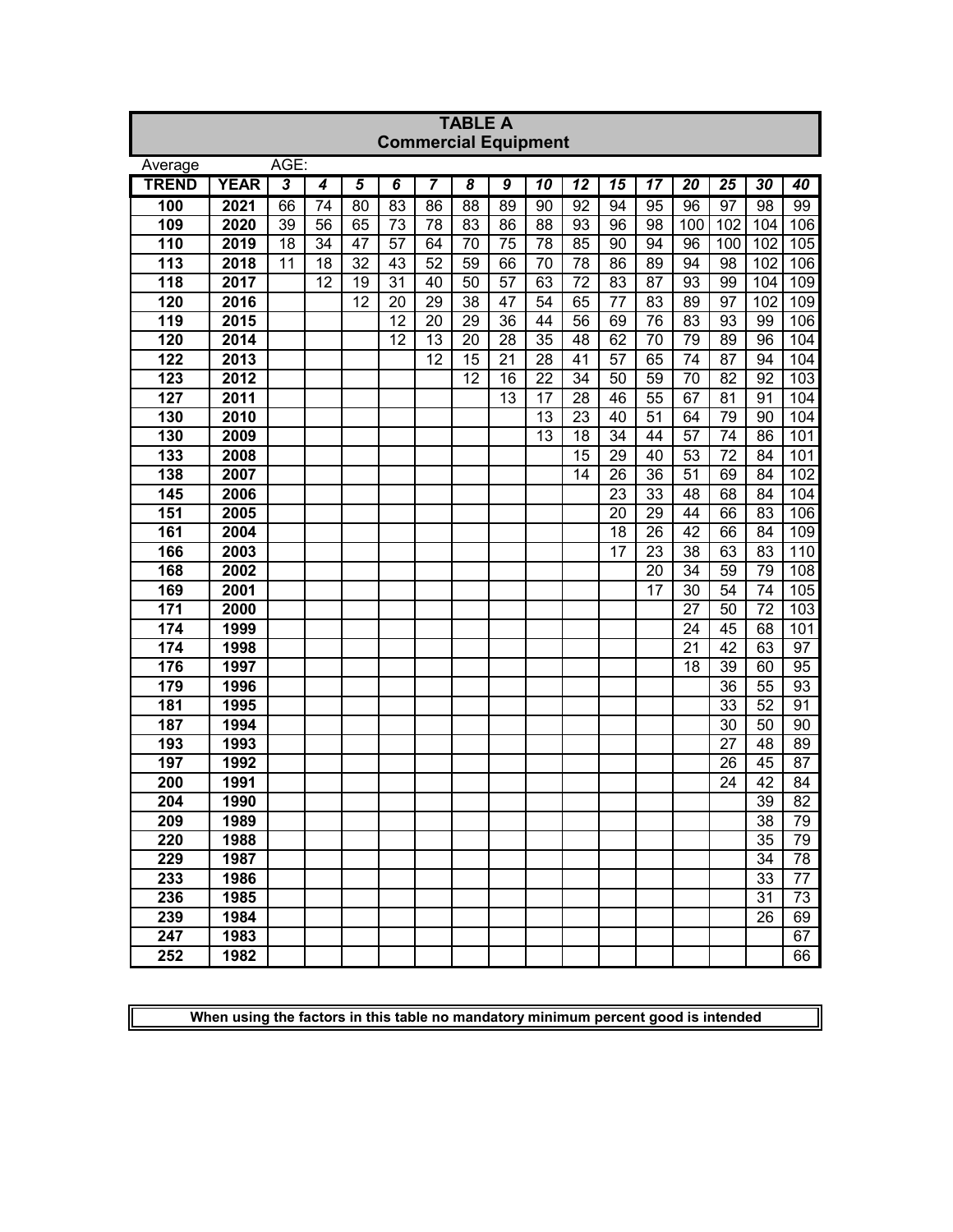|              | <b>TABLE B</b>                            |      |    |    |                             |    |                     |                |                 |                 |                 |                 |                 |     |                 |                  |
|--------------|-------------------------------------------|------|----|----|-----------------------------|----|---------------------|----------------|-----------------|-----------------|-----------------|-----------------|-----------------|-----|-----------------|------------------|
|              | <b>Industrial Machinery and Equipment</b> |      |    |    |                             |    |                     |                |                 |                 |                 |                 |                 |     |                 |                  |
| Average      |                                           | AGE: |    |    |                             |    |                     |                |                 |                 |                 |                 |                 |     |                 |                  |
| <b>TREND</b> | <b>YEAR</b>                               | 3    | 4  | 5  | $\overline{\boldsymbol{6}}$ | 7  | $\overline{\bm{8}}$ | $\overline{9}$ | 10              | $\overline{12}$ | 15              | 17              | 20              | 25  | 30              | 40               |
| 100          | 2021                                      | 66   | 74 | 80 | $\overline{83}$             | 86 | $\overline{88}$     | 89             | 90              | 92              | 94              | 95              | 96              | 97  | $\overline{98}$ | 99               |
| 109          | 2020                                      | 39   | 56 | 65 | 73                          | 78 | 83                  | 86             | 88              | 93              | 96              | 98              | 100             | 102 | 104             | $\overline{106}$ |
| 110          | 2019                                      | 18   | 34 | 47 | 57                          | 64 | 70                  | 75             | 78              | 85              | 90              | 94              | 96              | 100 | 102             | 105              |
| 113          | 2018                                      | 10   | 18 | 32 | 43                          | 52 | 59                  | 66             | $\overline{70}$ | 78              | 86              | 89              | 94              | 98  | 102             | 106              |
| 116          | 2017                                      |      | 10 | 19 | 30                          | 39 | 49                  | 56             | 61              | 71              | 81              | 86              | 92              | 97  | 102             | 107              |
| 117          | 2016                                      |      |    | 11 | 20                          | 28 | 37                  | 46             | 53              | 63              | 75              | 81              | 87              | 95  | 99              | 106              |
| 118          | 2015                                      |      |    |    | 12                          | 20 | 28                  | 35             | 44              | 55              | 68              | 76              | 83              | 92  | 98              | 105              |
| 119          | 2014                                      |      |    |    | 11                          | 13 | 20                  | 27             | 35              | 48              | 62              | 69              | 79              | 88  | 95              | 104              |
| 120          | 2013                                      |      |    |    |                             | 11 | 14                  | 20             | 28              | 41              | 56              | 64              | 73              | 85  | 92              | 102              |
| 121          | 2012                                      |      |    |    |                             |    | 11                  | 16             | 22              | 34              | 50              | 58              | 69              | 81  | 91              | 102              |
| 123          | 2011                                      |      |    |    |                             |    |                     | 11             | 16              | 27              | 44              | 53              | 65              | 79  | 89              | 101              |
| 126          | 2010                                      |      |    |    |                             |    |                     |                | 13              | 23              | 39              | 49              | 62              | 77  | 87              | 101              |
| 126          | 2009                                      |      |    |    |                             |    |                     |                | 11              | 18              | 33              | 43              | 55              | 72  | 83              | 98               |
| 128          | 2008                                      |      |    |    |                             |    |                     |                |                 | 14              | 28              | 38              | $\overline{51}$ | 69  | 81              | $\overline{97}$  |
| 133          | 2007                                      |      |    |    |                             |    |                     |                |                 | 12              | 25              | 35              | 49              | 67  | 81              | 98               |
| 136          | 2006                                      |      |    |    |                             |    |                     |                |                 |                 | $\overline{22}$ | $\overline{31}$ | 45              | 64  | 79              | 98               |
| 140          | 2005                                      |      |    |    |                             |    |                     |                |                 |                 | 18              | 27              | 41              | 62  | 77              | 98               |
| 146          | 2004                                      |      |    |    |                             |    |                     |                |                 |                 | 16              | 23              | 38              | 60  | 76              | 99               |
| 151          | 2003                                      |      |    |    |                             |    |                     |                |                 |                 | 14              | 21              | 35              | 57  | 76              | 100              |
| 152          | 2002                                      |      |    |    |                             |    |                     |                |                 |                 |                 | 18              | 30              | 53  | $\overline{71}$ | 97               |
| 152          | 2001                                      |      |    |    |                             |    |                     |                |                 |                 |                 | 15              | 27              | 49  | 67              | 94               |
| 153          | 2000                                      |      |    |    |                             |    |                     |                |                 |                 |                 |                 | 24              | 44  | 64              | 92               |
| 155          | 1999                                      |      |    |    |                             |    |                     |                |                 |                 |                 |                 | 22              | 40  | 60              | 90               |
| 156          | 1998                                      |      |    |    |                             |    |                     |                |                 |                 |                 |                 | 19              | 37  | 56              | 87               |
| 158          | 1997                                      |      |    |    |                             |    |                     |                |                 |                 |                 |                 | 16              | 35  | 54              | 85               |
| 160          | 1996                                      |      |    |    |                             |    |                     |                |                 |                 |                 |                 |                 | 32  | 50              | 83               |
| 164          | 1995                                      |      |    |    |                             |    |                     |                |                 |                 |                 |                 |                 | 30  | 48              | 82               |
| 169          | 1994                                      |      |    |    |                             |    |                     |                |                 |                 |                 |                 |                 | 27  | 46              | 81               |
| 172          | 1993                                      |      |    |    |                             |    |                     |                |                 |                 |                 |                 |                 | 24  | 43              | 79               |
| 175          | 1992                                      |      |    |    |                             |    |                     |                |                 |                 |                 |                 |                 | 23  | 40              | 77               |
| 178          | 1991                                      |      |    |    |                             |    |                     |                |                 |                 |                 |                 |                 | 21  | 37              | 75               |
| 183          | 1990                                      |      |    |    |                             |    |                     |                |                 |                 |                 |                 |                 |     | 35              | $\overline{73}$  |
| 188          | 1989                                      |      |    |    |                             |    |                     |                |                 |                 |                 |                 |                 |     | 34              | 71               |
| 197          | 1988                                      |      |    |    |                             |    |                     |                |                 |                 |                 |                 |                 |     | 32              | 71               |
| 206          | 1987                                      |      |    |    |                             |    |                     |                |                 |                 |                 |                 |                 |     | 31              | 70               |
| 210          | 1986                                      |      |    |    |                             |    |                     |                |                 |                 |                 |                 |                 |     | 29              | 69               |
| 213          | 1985                                      |      |    |    |                             |    |                     |                |                 |                 |                 |                 |                 |     | 28              | 66               |
| 217          | 1984                                      |      |    |    |                             |    |                     |                |                 |                 |                 |                 |                 |     | 24              | 63               |
| 223          | 1983                                      |      |    |    |                             |    |                     |                |                 |                 |                 |                 |                 |     |                 | 60               |
| 227          | 1982                                      |      |    |    |                             |    |                     |                |                 |                 |                 |                 |                 |     |                 | 59               |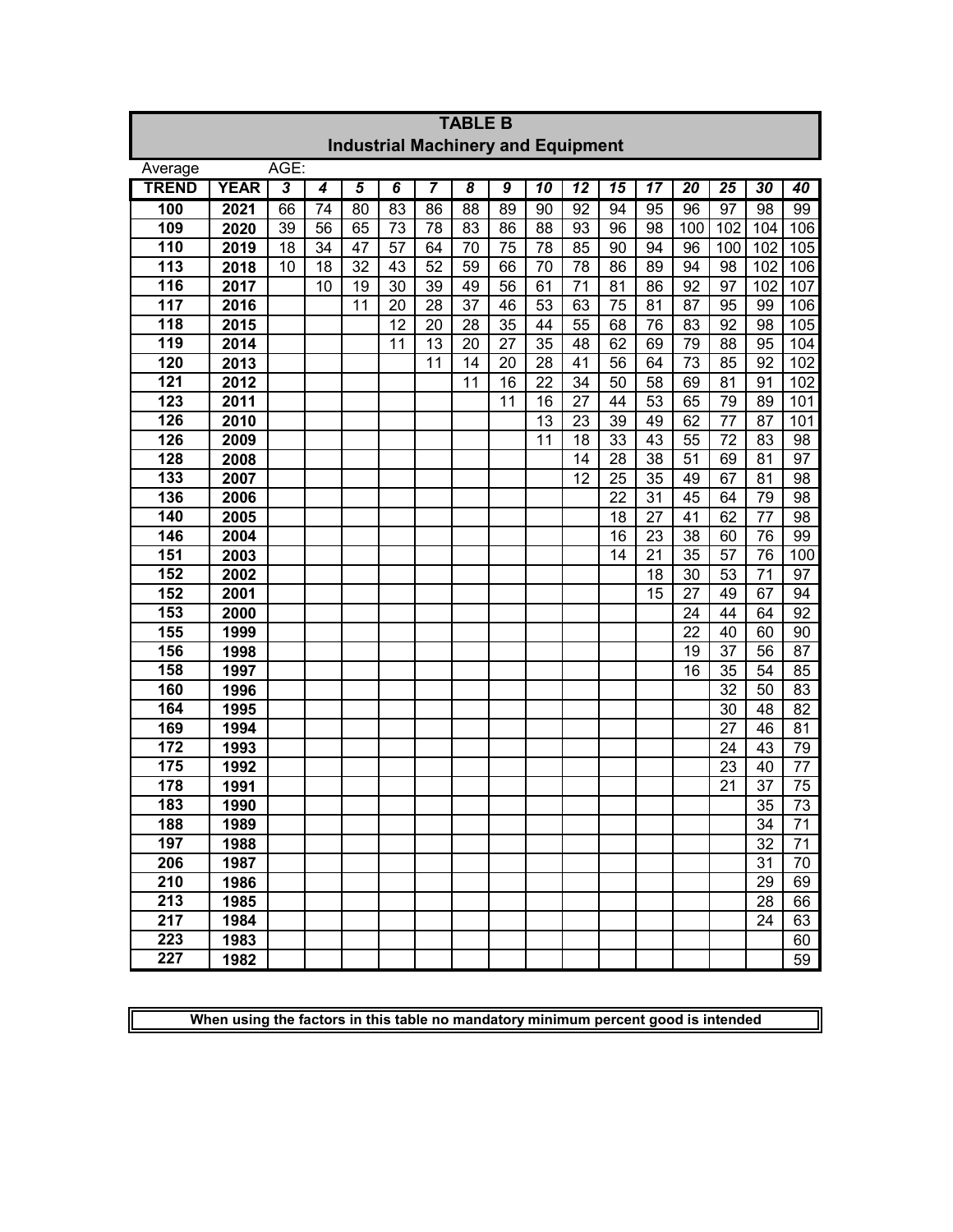|      |                   | <b>TABLE BP</b>          |                                 |                 |                                    | <b>TABLE S</b>                                          |                |
|------|-------------------|--------------------------|---------------------------------|-----------------|------------------------------------|---------------------------------------------------------|----------------|
|      |                   | <b>Biopharmaceutical</b> |                                 |                 |                                    | <b>Non-Production Computer</b>                          |                |
|      | <b>M &amp; E</b>  | Other<br>Equipment       | <b>Tools Molds</b><br>Dies Jigs | <b>Fixtures</b> | <b>TABLE S2</b><br><b>TABLE S4</b> | <b>Personal Computers</b><br><b>LAN Equipment (Plus</b> |                |
| Year | BP <sub>1</sub>   | BP <sub>2</sub>          | BP3                             | BP4             |                                    | Mainframe Computers)                                    |                |
| 2021 | 83                | 90                       | 88                              | 90              | Year                               | S <sub>2</sub>                                          | S <sub>4</sub> |
| 2020 | 73                | 88                       | 83                              | 88              | 2021                               | 54                                                      | 73             |
| 2019 | 57                | 78                       | 70                              | 78              | 2020                               | 39                                                      | 47             |
| 2018 | 43                | 70                       | 59                              | 70              | 2019                               | 24                                                      | 30             |
| 2017 | 30                | 61                       | 49                              | 61              | 2018                               | 15                                                      | 19             |
| 2016 | 20                | 53                       | 37                              | 53              | 2017                               | 10                                                      | 12             |
| 2015 | $12 \overline{ }$ | 44                       | 28                              | 44              | 2016                               | 6                                                       | 8              |
| 2014 | 12                | 35                       | 20                              | 35              | 2015                               | 4                                                       | 5              |
| 2013 | 12                | 28                       | 14                              | 28              | 2014                               | $\overline{2}$                                          | 3              |
| 2012 | 12                | 22                       | 12                              | 22              | 2013                               | $\overline{2}$                                          | $\overline{2}$ |
| 2011 | 12                | 16                       | 12                              | 16              |                                    |                                                         |                |
| 2010 | 12                | 13                       | 12                              | 13              |                                    |                                                         |                |
| 2009 | 12                | 13                       | 12                              | 13              |                                    |                                                         |                |

| <b>TABLE S</b>       |                                 |    |  |  |  |  |  |  |
|----------------------|---------------------------------|----|--|--|--|--|--|--|
|                      | <b>Non-Production Computers</b> |    |  |  |  |  |  |  |
| TABLE S2             | <b>Personal Computers</b>       |    |  |  |  |  |  |  |
| <b>TABLE S4</b>      | <b>LAN Equipment (Plus</b>      |    |  |  |  |  |  |  |
| Mainframe Computers) |                                 |    |  |  |  |  |  |  |
| Year                 | S <sub>2</sub>                  | S4 |  |  |  |  |  |  |
| 2021                 | 54                              | 73 |  |  |  |  |  |  |
| 2020                 | 39                              | 47 |  |  |  |  |  |  |
| 2019                 | 24                              | 30 |  |  |  |  |  |  |
| 2018                 | 15                              | 19 |  |  |  |  |  |  |
| 2017                 | 10                              | 12 |  |  |  |  |  |  |
| 2016                 | 6                               | 8  |  |  |  |  |  |  |
| 2015                 | 4                               | 5  |  |  |  |  |  |  |
| 2014                 | 2                               | 3  |  |  |  |  |  |  |
| 2013                 | $\overline{2}$                  | 2  |  |  |  |  |  |  |

|      | <b>TABLE M</b>                   |           |  | <b>TABLE CE</b>  |                 | <b>TABLE OP</b>           |                 |  |
|------|----------------------------------|-----------|--|------------------|-----------------|---------------------------|-----------------|--|
|      | <b>Automatic Teller Machines</b> |           |  | Copier           |                 | <b>Offset Lithographi</b> |                 |  |
|      | <b>ATM only</b>                  | Composite |  | <b>Equipment</b> |                 | <b>Printing Presses</b>   |                 |  |
| Year | <b>M10</b>                       | M12       |  | Year             | CE <sub>1</sub> | Year                      | OP <sub>1</sub> |  |
| 2021 | 90                               | 92        |  | 2021             | 58              | 2021                      | 91              |  |
| 2020 | 81                               | 85        |  | 2020             | 47              | 2020                      | 82              |  |
| 2019 | 71                               | 77        |  | 2019             | 32              | 2019                      | 74              |  |
| 2018 | 62                               | 69        |  | 2018             | 28              | 2018                      | 66              |  |
| 2017 | 53                               | 61        |  | 2017             | 23              | 2017                      | 58              |  |
| 2016 | 45                               | 54        |  | 2016             | 19              | 2016                      | 50              |  |
| 2015 | 37                               | 47        |  | 2015             | 15              | 2015                      | 43              |  |
| 2014 | 29                               | 40        |  | 2014             | 13              | 2014                      | 37              |  |
| 2013 | 23                               | 34        |  | 2013             | 10              | 2013                      | 31              |  |
| 2012 | 18                               | 28        |  | 2012             | 10              | 2012                      | 23              |  |
| 2011 | 13                               | 22        |  | 2011             | 10              | 2011                      | 20              |  |
| 2010 | 10                               | 18        |  |                  |                 | 2010                      | 17              |  |
| 2009 | 10                               | 14        |  |                  |                 | 2009                      | 13              |  |
| 2008 |                                  | 11        |  |                  |                 | 2008                      | 10 <sup>°</sup> |  |
| 2007 |                                  | 10        |  |                  |                 |                           |                 |  |
| 2006 |                                  | 10        |  |                  |                 |                           |                 |  |

| <b>TABLE CE</b><br>Copier |                  |  |  |  |  |  |  |  |  |
|---------------------------|------------------|--|--|--|--|--|--|--|--|
|                           | <b>Equipment</b> |  |  |  |  |  |  |  |  |
| Year                      | CE <sub>1</sub>  |  |  |  |  |  |  |  |  |
| 2021                      | 58               |  |  |  |  |  |  |  |  |
| 2020                      | 47               |  |  |  |  |  |  |  |  |
| 2019                      | 32               |  |  |  |  |  |  |  |  |
| 2018                      | 28               |  |  |  |  |  |  |  |  |
| 2017                      | 23               |  |  |  |  |  |  |  |  |
| 2016                      | 19               |  |  |  |  |  |  |  |  |
| 2015                      | 15               |  |  |  |  |  |  |  |  |
| 2014                      | 13               |  |  |  |  |  |  |  |  |
| 2013                      | 10               |  |  |  |  |  |  |  |  |
| 2012                      | 10               |  |  |  |  |  |  |  |  |
| 2011                      | 10               |  |  |  |  |  |  |  |  |

| <b>TABLE OP</b><br><b>Offset Lithographic</b><br><b>Printing Presses</b> |                 |  |  |  |  |  |  |  |
|--------------------------------------------------------------------------|-----------------|--|--|--|--|--|--|--|
| Year                                                                     | OP <sub>1</sub> |  |  |  |  |  |  |  |
| 2021                                                                     | 91              |  |  |  |  |  |  |  |
| 2020                                                                     | 82              |  |  |  |  |  |  |  |
| 2019                                                                     | 74              |  |  |  |  |  |  |  |
| 2018                                                                     | 66              |  |  |  |  |  |  |  |
| 2017                                                                     | 58              |  |  |  |  |  |  |  |
| 2016                                                                     | 50              |  |  |  |  |  |  |  |
| 2015                                                                     | 43              |  |  |  |  |  |  |  |
| 2014                                                                     | 37              |  |  |  |  |  |  |  |
| 2013                                                                     | 31              |  |  |  |  |  |  |  |
| 2012                                                                     | 23              |  |  |  |  |  |  |  |
| 2011                                                                     | 20              |  |  |  |  |  |  |  |
| 2010                                                                     | 17              |  |  |  |  |  |  |  |
| 2009                                                                     | 13              |  |  |  |  |  |  |  |
| 2008                                                                     | 10              |  |  |  |  |  |  |  |

**When using the factors in these tables no mandatory minimum percent good is intended. indicated on the table name do not represent the life of the property. These factors are supplied by the SBE and derived from market data studies. The numbers**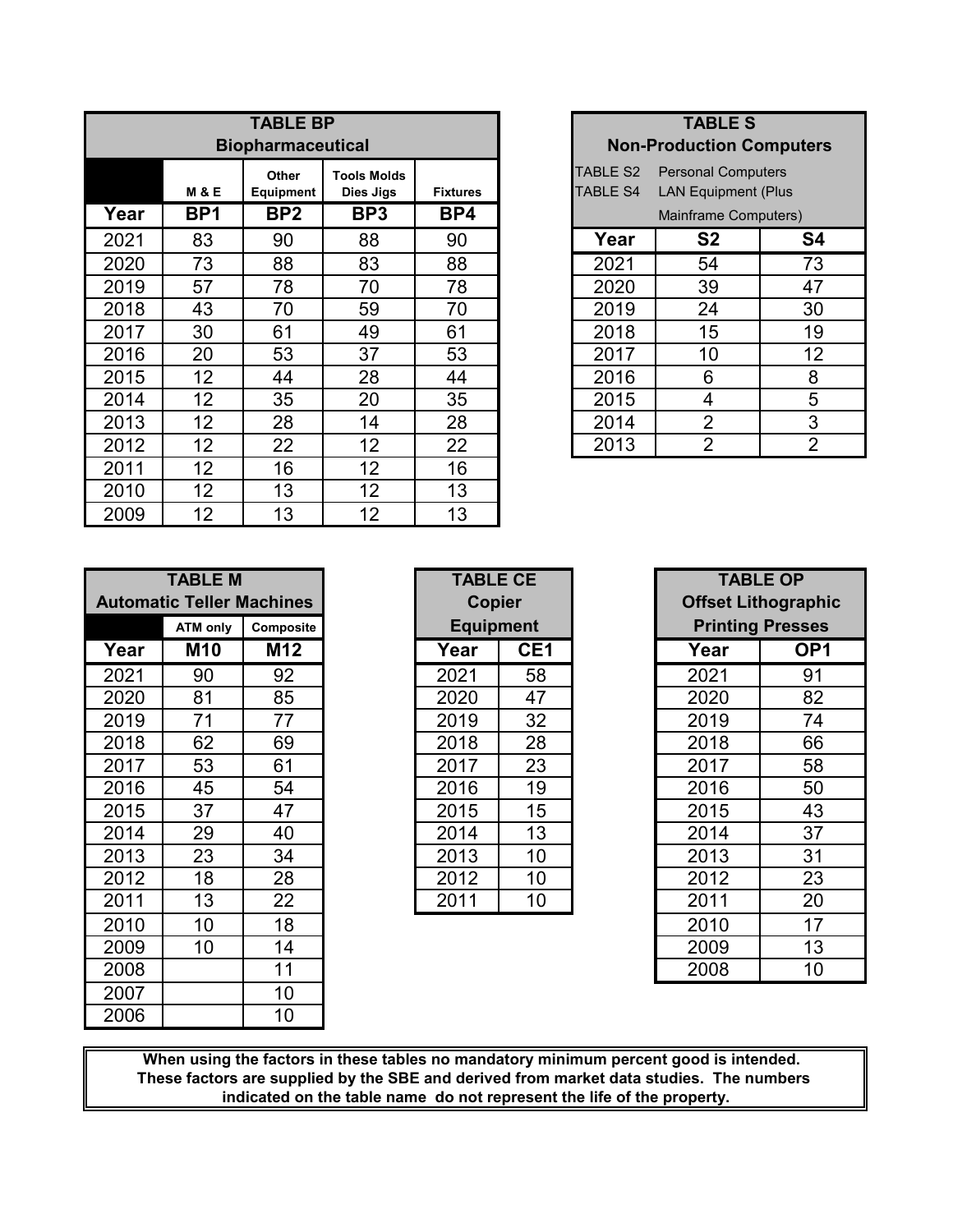|              | <b>TABLE F</b> |                |                               |            |            |            |  |  |  |  |
|--------------|----------------|----------------|-------------------------------|------------|------------|------------|--|--|--|--|
|              |                |                | <b>Agricultural Equipment</b> |            |            |            |  |  |  |  |
|              |                | <b>FNU</b>     | <b>FAV</b>                    | <b>FUS</b> | <b>FDY</b> | <b>FWM</b> |  |  |  |  |
|              |                | new            | average                       | used       | dairy      | wind       |  |  |  |  |
| <b>TREND</b> | <b>YEAR</b>    | F <sub>1</sub> | F <sub>2</sub>                | F3         | F15        | F25        |  |  |  |  |
| 100          | 2021           | 78             | 85                            | 92         | 94         | 97         |  |  |  |  |
| 106          | 2020           | 74             | 81                            | 87         | 93         | 100        |  |  |  |  |
| 109          | 2019           | 70             | 76                            | 82         | 89         | 99         |  |  |  |  |
| 112          | 2018           | 65             | $\overline{71}$               | 76         | 85         | 97         |  |  |  |  |
| 114          | 2017           | 59             | 65                            | 71         | 80         | 96         |  |  |  |  |
| 115          | 2016           | 54             | 60                            | 64         | 74         | 93         |  |  |  |  |
| 116          | 2015           | 49             | 53                            | 58         | 67         | 90         |  |  |  |  |
| 117          | 2014           | 44             | 49                            | 53         | 61         | 87         |  |  |  |  |
| 120          | 2013           | 41             | 44                            | 48         | 56         | 85         |  |  |  |  |
| 121          | 2012           | 36             | 40                            | 44         | 50         | 81         |  |  |  |  |
| 123          | 2011           | 33             | 37                            | 39         | 44         | 79         |  |  |  |  |
| 127          | 2010           | 32             | 36                            | 38         | 39         | 77         |  |  |  |  |
| 129          | 2009           | 30             | 34                            | 36         | 34         | 74         |  |  |  |  |
| 134          | 2008           | 29             | 32                            | 35         | 29         | 72         |  |  |  |  |
| 140          | 2007           | 28             | $\overline{31}$               | 32         | 27         | 70         |  |  |  |  |
| 144          | 2006           | 26             | 29                            | 30         | 23         | 68         |  |  |  |  |
| 148          | 2005           |                |                               | 28         | 19         | 65         |  |  |  |  |
| 156          | 2004           |                |                               | 27         | 17         | 64         |  |  |  |  |
| 161          | 2003           |                |                               |            | 18         | 61         |  |  |  |  |
| 163          | 2002           |                |                               |            |            | 57         |  |  |  |  |
| 166          | 2001           |                |                               |            |            | 53         |  |  |  |  |
| 168          | 2000           |                |                               |            |            | 49         |  |  |  |  |
| 170          | 1999           |                |                               |            |            | 44         |  |  |  |  |
| 172          | 1998           |                |                               |            |            | 41         |  |  |  |  |
| 173          | 1997           |                |                               |            |            | 38         |  |  |  |  |
| 176          | 1996           |                |                               |            |            | 35         |  |  |  |  |
| 181          | 1995           |                |                               |            |            | 33         |  |  |  |  |
| 189          | 1994           |                |                               |            |            | 30         |  |  |  |  |
| 193          | 1993           |                |                               |            |            | 27         |  |  |  |  |
| 200          | 1992           |                |                               |            |            | 26         |  |  |  |  |
| 206          | 1991           |                |                               |            |            | 25         |  |  |  |  |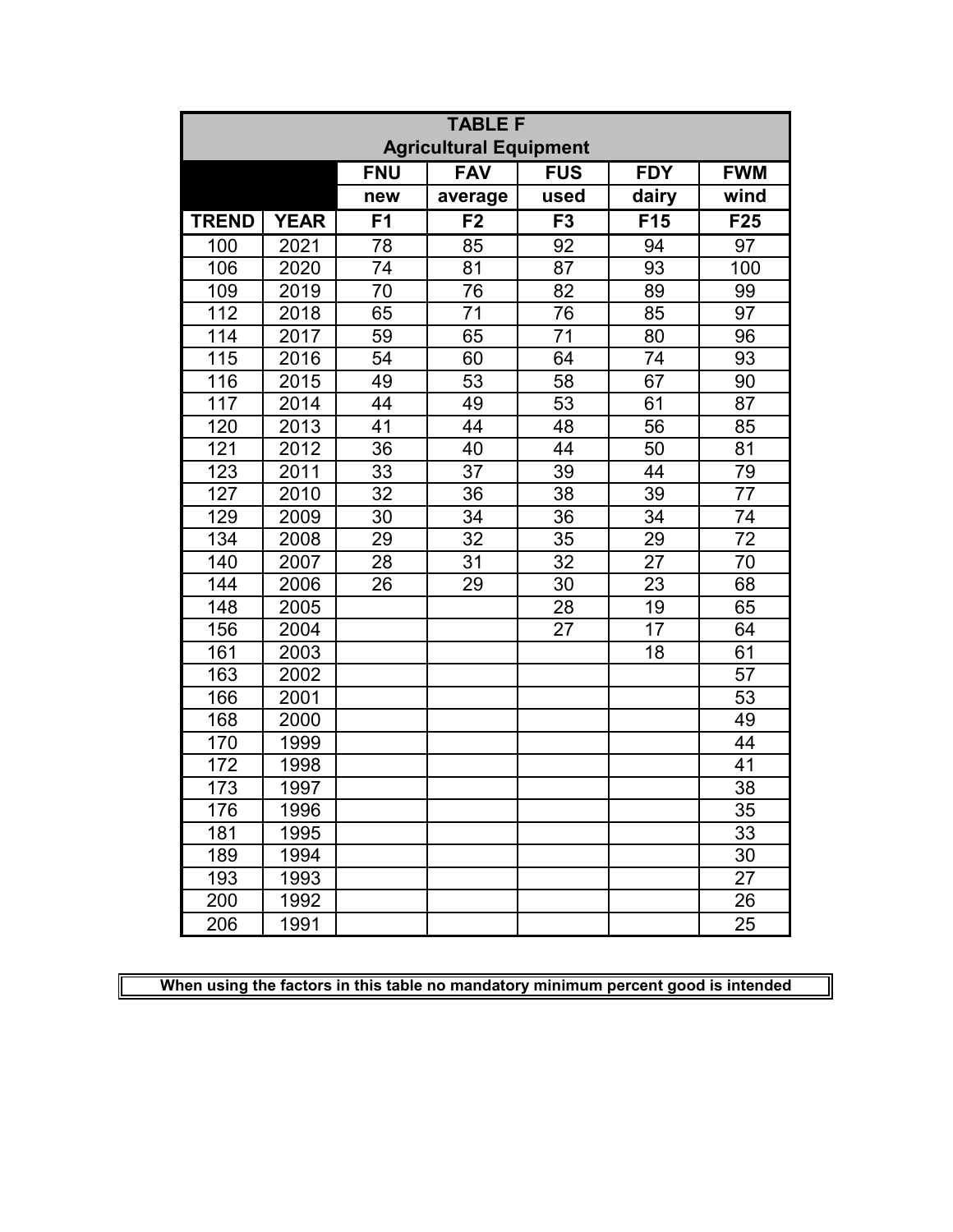|              | <b>TABLE G</b> |                                      |                |                |  |  |  |  |  |  |
|--------------|----------------|--------------------------------------|----------------|----------------|--|--|--|--|--|--|
|              |                | <b>Mobile Construction Equipment</b> |                |                |  |  |  |  |  |  |
|              |                | <b>GNU</b>                           | <b>GAV</b>     | <b>GUS</b>     |  |  |  |  |  |  |
|              |                | new                                  | average        | used           |  |  |  |  |  |  |
| <b>TREND</b> | <b>YEAR</b>    | G <sub>1</sub>                       | G <sub>2</sub> | G <sub>3</sub> |  |  |  |  |  |  |
| 100          | 2021           | 74                                   | 83             | 91             |  |  |  |  |  |  |
| 104          | 2020           | 69                                   | 77             | 84             |  |  |  |  |  |  |
| 106          | 2019           | 64                                   | 71             | 78             |  |  |  |  |  |  |
| 111          | 2018           | 61                                   | 69             | 75             |  |  |  |  |  |  |
| 112          | 2017           | 57                                   | 64             | 69             |  |  |  |  |  |  |
| 113          | 2016           | 53                                   | 60             | 66             |  |  |  |  |  |  |
| 114          | 2015           | 48                                   | 54             | 59             |  |  |  |  |  |  |
| 115          | 2014           | 44                                   | 49             | 54             |  |  |  |  |  |  |
| 117          | 2013           | 41                                   | 46             | 50             |  |  |  |  |  |  |
| 120          | 2012           | 37                                   | 42             | 46             |  |  |  |  |  |  |
| 125          | 2011           | 35                                   | 39             | 43             |  |  |  |  |  |  |
| 129          | 2010           | 34                                   | 37             | 41             |  |  |  |  |  |  |
| 129          | 2009           | 31                                   | 35             | 37             |  |  |  |  |  |  |
| 133          | 2008           | 29                                   | 33             | 36             |  |  |  |  |  |  |
| 138          | 2007           | 28                                   | 32             | 35             |  |  |  |  |  |  |
| 141          | 2006           | 27                                   | 30             | 32             |  |  |  |  |  |  |
| 147          | 2005           | 24                                   | 26             | 29             |  |  |  |  |  |  |
| 156          | 2004           | 20                                   | 23             | 27             |  |  |  |  |  |  |
| 161          | 2003           | 19                                   | 21             | 21             |  |  |  |  |  |  |
| 164          | 2002           | 18                                   | 18             | 18             |  |  |  |  |  |  |
| 166          | 2001           |                                      |                | 15             |  |  |  |  |  |  |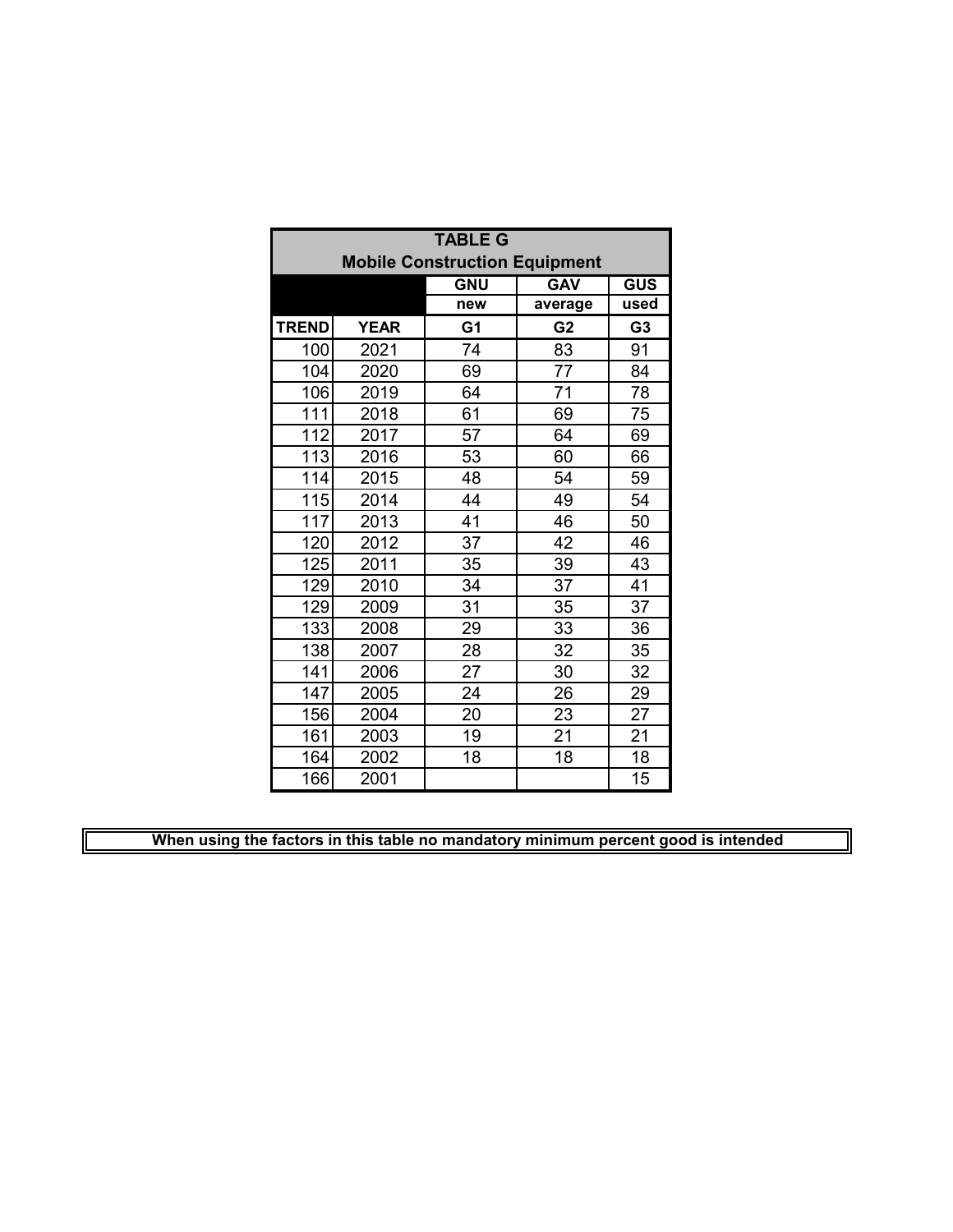| <b>TABLE P13</b>  |                                    |                  |  |  |  |  |  |  |  |
|-------------------|------------------------------------|------------------|--|--|--|--|--|--|--|
|                   | <b>Proposition 13 Index Factor</b> |                  |  |  |  |  |  |  |  |
| <b>YEAR</b>       | <b>INDEX</b>                       | <b>FACTOR</b>    |  |  |  |  |  |  |  |
| 2021              | 1.02000                            | 102              |  |  |  |  |  |  |  |
| 2020              | 1.03056                            | 103              |  |  |  |  |  |  |  |
| 2019              | 1.05117                            | 105              |  |  |  |  |  |  |  |
| 2018              | 1.07219                            | 107              |  |  |  |  |  |  |  |
| 2017              | 1.09363                            | 109              |  |  |  |  |  |  |  |
| 2016              | 1.11550                            | 112              |  |  |  |  |  |  |  |
| 2015              | 1.13250                            | 113              |  |  |  |  |  |  |  |
| 2014              | 1.15512                            | 116              |  |  |  |  |  |  |  |
| 2013              | 1.16037                            | 116              |  |  |  |  |  |  |  |
| 2012              | 1.18356                            | 118              |  |  |  |  |  |  |  |
| 2011              | 1.20723                            | 121              |  |  |  |  |  |  |  |
| 2010              | 1.21630                            | $\overline{122}$ |  |  |  |  |  |  |  |
| 2009              | 1.21342                            | 121              |  |  |  |  |  |  |  |
| 2008              | 1.23769                            | 124              |  |  |  |  |  |  |  |
| 2007              | 1.26243                            | 126              |  |  |  |  |  |  |  |
| 2006              | 1.28766                            | 129              |  |  |  |  |  |  |  |
| 2005              | 1.31341                            | 131              |  |  |  |  |  |  |  |
| $200\overline{4}$ | 1.33972                            | 134              |  |  |  |  |  |  |  |
| 2003              | 1.36469                            | 136              |  |  |  |  |  |  |  |
| 2002              | 1.39201                            | 139              |  |  |  |  |  |  |  |
| 2001              | 1.41984                            | 142              |  |  |  |  |  |  |  |
| 2000              | 1.44825                            | 145              |  |  |  |  |  |  |  |
| 1999              | 1.47721                            | 148              |  |  |  |  |  |  |  |
| 1998              | 1.50457                            | 150              |  |  |  |  |  |  |  |
| 1997              | 1.53464                            | 153              |  |  |  |  |  |  |  |
| 1996              | 1.56533                            | 157              |  |  |  |  |  |  |  |
| 1995              | 1.58269                            | 158              |  |  |  |  |  |  |  |
| 1994              | 1.60153                            | 160              |  |  |  |  |  |  |  |
| 1993              | 1.63355                            | 163              |  |  |  |  |  |  |  |
| 1992              | 1.66625                            | 167              |  |  |  |  |  |  |  |
| 1991              | 1.69954                            | 170              |  |  |  |  |  |  |  |
| 1990              | 1.73353                            | 173              |  |  |  |  |  |  |  |
| 1989              | 1.76818                            | 177              |  |  |  |  |  |  |  |

| <b>TABLE P13</b><br><b>Proposition 13 Index Factor</b> |              |               |             | <b>TABLE SC</b><br><b>Semiconductor</b> | <b>TABLE V</b><br><b>Vending Tables</b> |             |              |                |
|--------------------------------------------------------|--------------|---------------|-------------|-----------------------------------------|-----------------------------------------|-------------|--------------|----------------|
| <b>YEAR</b>                                            | <b>INDEX</b> | <b>FACTOR</b> |             | <b>Manufacturing</b>                    |                                         |             | <b>VIDEO</b> | <b>VENDING</b> |
| 2021                                                   | 1.02000      | 102           |             | M&E                                     | <b>FIXTURE</b>                          | <b>YEAR</b> | V4           | V8             |
| 2020                                                   | 1.03056      | 103           | <b>YEAR</b> | SC <sub>1</sub>                         | SC <sub>2</sub>                         | 2021        | 74           | 88             |
| 2019                                                   | 1.05117      | 105           | 2021        | 78                                      | 90                                      | 2020        | 51           | 83             |
| 2018                                                   | 1.07219      | 107           | 2020        | 61                                      | 88                                      | 2019        | 31           | 70             |
| 2017                                                   | 1.09363      | 109           | 2019        | 46                                      | 78                                      | 2018        | 16           | 59             |
| 2016                                                   | 1.11550      | 112           | 2018        | 34                                      | 70                                      | 2017        | 10           | 50             |
| 2015                                                   | 1.13250      | 113           | 2017        | 25                                      | 61                                      | 2016        |              | 38             |
| 2014                                                   | 1.15512      | 116           | 2016        | 18                                      | 53                                      | 2015        |              | 29             |
| 2013                                                   | 1.16037      | 116           | 2015        | 12                                      | 44                                      | 2014        |              | 20             |
| 2012                                                   | 1.18356      | 118           | 2014        | 8                                       | 35                                      | 2013        |              | 15             |
| 2011                                                   | 1.20723      | 121           | 2013        |                                         | 28                                      | 2012        |              | 12             |
| 2010                                                   | 1.21630      | 122           | 2012        |                                         | 22                                      | 2011        |              | 12             |
| 2009                                                   | 1.21342      | 121           | 2011        |                                         | 16                                      |             |              |                |
| 2008                                                   | 1.23769      | 124           | 2010        |                                         | 13                                      |             |              |                |
| 2007                                                   | 1.26243      | 126           | 2009        |                                         | 13                                      |             |              |                |
|                                                        |              |               |             |                                         |                                         |             |              |                |

| <b>TABLE V</b><br><b>Vending Tables</b> |    |                      |  |  |  |  |  |  |  |
|-----------------------------------------|----|----------------------|--|--|--|--|--|--|--|
|                                         |    | <b>VIDEO VENDING</b> |  |  |  |  |  |  |  |
| <b>YEAR</b>                             | V4 | V8                   |  |  |  |  |  |  |  |
| 2021                                    | 74 | 88                   |  |  |  |  |  |  |  |
| 2020                                    | 51 | 83                   |  |  |  |  |  |  |  |
| 2019                                    | 31 | 70                   |  |  |  |  |  |  |  |
| 2018                                    | 16 | 59                   |  |  |  |  |  |  |  |
| 2017                                    | 10 | 50                   |  |  |  |  |  |  |  |
| 2016                                    |    | 38                   |  |  |  |  |  |  |  |
| 2015                                    |    | 29                   |  |  |  |  |  |  |  |
| 2014                                    |    | 20                   |  |  |  |  |  |  |  |
| 2013                                    |    | 15                   |  |  |  |  |  |  |  |
| 2012                                    |    | 12                   |  |  |  |  |  |  |  |
| 2011                                    |    | 12                   |  |  |  |  |  |  |  |

| 2005 | 1.31341 | 131 |                                      | <b>TABLE SM</b> |                 | <b>TABLE TB</b> |                |
|------|---------|-----|--------------------------------------|-----------------|-----------------|-----------------|----------------|
| 2004 | 1.33972 | 134 |                                      | <b>Set Top</b>  |                 |                 |                |
| 2003 | 1.36469 | 136 | TABLE SM1                            | <b>Boxes</b>    |                 |                 |                |
| 2002 | 1.39201 | 139 | TABLE SM2 Mechanical Slot Machines & | Year            | TB1             |                 |                |
| 2001 | 1.41984 | 142 |                                      | 2021            | 68              |                 |                |
| 2000 | 1.44825 | 145 | Year                                 | SM <sub>1</sub> | SM <sub>2</sub> | 2020            | 47             |
| 1999 | 1.47721 | 148 | 2021                                 | 72              | 88              | 2019            | 31             |
| 1998 | 1.50457 | 150 | 2020                                 | 53              | 77              | 2018            | 19             |
| 1997 | 1.53464 | 153 | 2019                                 | 38              | 68              | 2017            | 11             |
| 1996 | 1.56533 | 157 | 2018                                 | 28              | 60              | 2016            | 6              |
| 1995 | 1.58269 | 158 | 2017                                 | 21              | 54              | 2015            | $\overline{2}$ |
| 1994 | 1.60153 | 160 | 2016                                 | 14              | 47              | 2014            | $\overline{2}$ |
| 1993 | 1.63355 | 163 | 2015                                 | 6               | 42              |                 |                |
| 1992 | 1.66625 | 167 | 2014                                 | 6               | 36              |                 |                |
| 1991 | 1.69954 | 170 | 2013                                 |                 | 32              |                 |                |
| 1990 | 1.73353 | 173 | 2012                                 |                 | 28              |                 |                |
| 1989 | 1.76818 | 177 | 2011                                 |                 | 24              |                 |                |
|      |         |     | 2010                                 |                 | 20              |                 |                |
|      |         |     | 2009                                 |                 | 16              |                 |                |
|      |         |     | 2008                                 |                 | 11              |                 |                |
|      |         |     | 2007                                 |                 | $\overline{7}$  |                 |                |
|      |         |     | 2006                                 |                 | $\overline{7}$  |                 |                |
|      |         |     |                                      |                 |                 |                 |                |

| <b>TABLE TB</b><br><b>Set Top</b><br><b>Boxes</b> |                |  |  |  |  |  |  |  |  |
|---------------------------------------------------|----------------|--|--|--|--|--|--|--|--|
| Year                                              | TB1            |  |  |  |  |  |  |  |  |
| 2021                                              | 68             |  |  |  |  |  |  |  |  |
| 2020                                              | 47             |  |  |  |  |  |  |  |  |
| 2019                                              | 31             |  |  |  |  |  |  |  |  |
| 2018                                              | 19             |  |  |  |  |  |  |  |  |
| 2017                                              | 11             |  |  |  |  |  |  |  |  |
| 2016                                              | 6              |  |  |  |  |  |  |  |  |
| 2015                                              | 2              |  |  |  |  |  |  |  |  |
| 2014                                              | $\overline{2}$ |  |  |  |  |  |  |  |  |

**indicated on the table name do not represent the life of the property. When using the factors in these tables no mandatory minimum percent good is intended. These factors are supplied by the SBE and derived from market data studies. The numbers**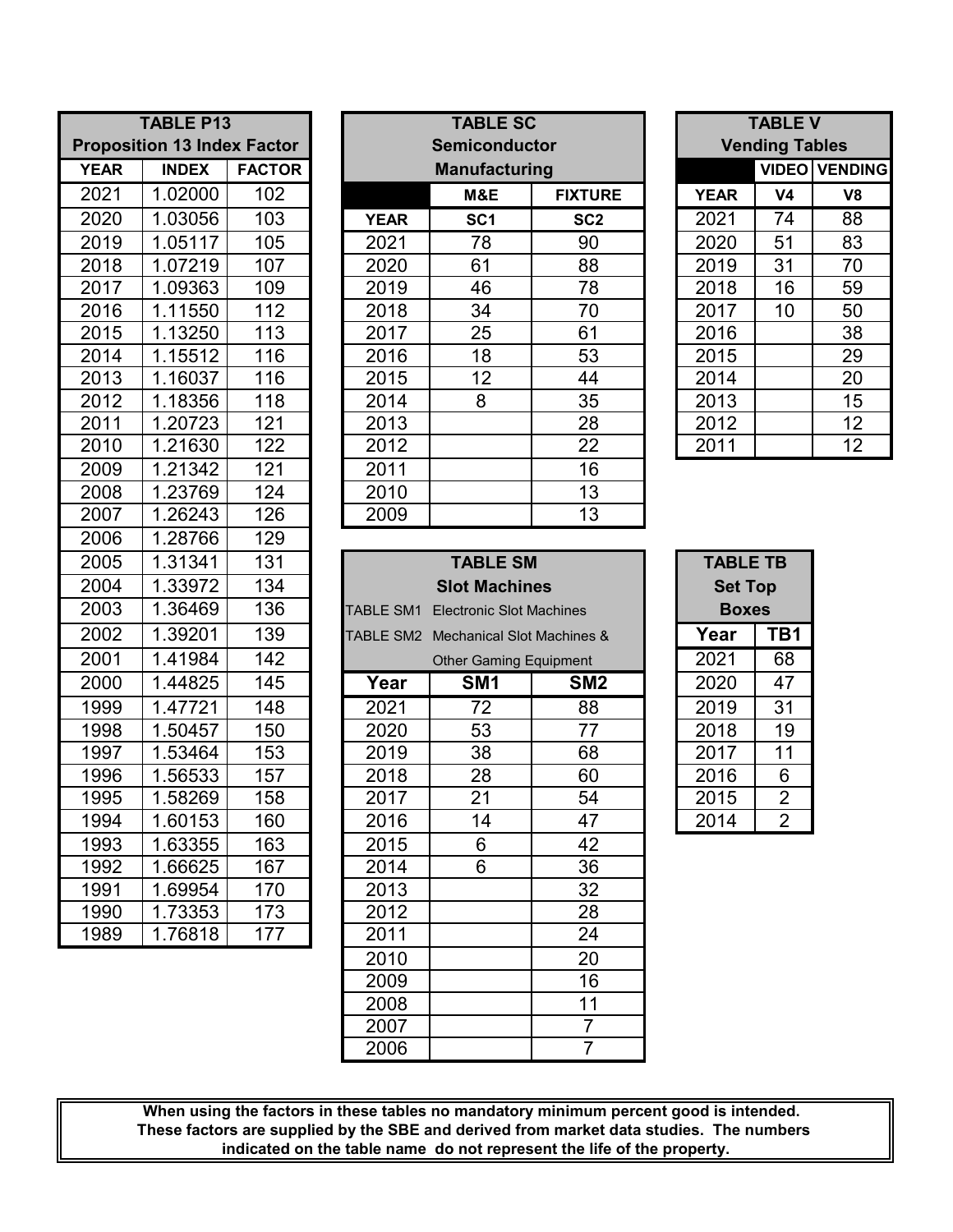|              |      |    |          |          |          |                 |          |          |          |                                                      | <b>TABLE U</b>  |          |          |          |          |          |          |          |          |                 |          |              |
|--------------|------|----|----------|----------|----------|-----------------|----------|----------|----------|------------------------------------------------------|-----------------|----------|----------|----------|----------|----------|----------|----------|----------|-----------------|----------|--------------|
|              |      |    |          |          |          |                 |          |          |          | <b>Untrended R3 Curve</b>                            |                 |          |          |          |          |          |          |          |          |                 |          |              |
|              |      |    |          |          |          |                 |          |          |          |                                                      |                 |          |          |          |          |          |          |          |          |                 |          |              |
|              |      |    |          |          |          |                 |          |          |          | 3.25 % Rate of Return                                |                 |          |          |          |          |          |          |          |          |                 |          |              |
|              |      |    |          |          |          |                 |          |          |          | Minumum Per Cent Good = 125% of Average Service Life |                 |          |          |          |          |          |          |          |          |                 |          |              |
| <b>YEAR</b>  | AGE: |    |          |          |          |                 |          |          |          |                                                      |                 |          |          |          |          |          |          |          |          |                 |          | <b>YEAR</b>  |
| <b>ACQ'D</b> | 3    | 4  | 5        | 6        | 7        | 8               | 9        | 10       | 11       | 12                                                   | 13              | 14       | 15       | 17       | 18       | 20       | 22       | 25       | 30       | 35              | 40       | <b>ACQ'D</b> |
| 2021         | 66   | 74 | 80       | 83       | 86       | $\overline{88}$ | 89       | 90       | 91       | $\overline{92}$                                      | $\overline{93}$ | 94       | 94       | 95       | 95       | 96       | 96       | 97       | 98       | $\overline{98}$ | 99       | 2021         |
| 2020         | 36   | 51 | 60       | 67       | 72       | 76              | 79       | 81       | 83       | 85                                                   | 86              | 87       | 88       | 90       | 91       | 92       | 93       | 94       | 95       | 96              | 97       | 2020         |
| 2019         | 16   | 31 | 43       | 52       | 58       | 64              | 68       | 71       | 74       | 77                                                   | 79              | 81       | 82       | 85       | 86       | 87       | 89       | 91       | 93       | 94              | 95       | 2019         |
| 2018         | 10   | 16 | 28       | 38       | 46       | 52              | 58       | 62       | 66       | 69                                                   | 72              | 74<br>67 | 76       | 79<br>74 | 81       | 83       | 85       | 87       | 90       | 92              | 94<br>92 | 2018         |
| 2017<br>2016 |      | 10 | 16<br>10 | 26<br>17 | 34<br>24 | 42<br>32        | 48<br>39 | 53<br>45 | 58<br>50 | 61<br>54                                             | 65<br>58        | 61       | 70<br>64 | 69       | 76<br>71 | 79<br>74 | 81<br>77 | 84<br>81 | 88<br>85 | 90<br>88        | 91       | 2017<br>2016 |
| 2015         |      |    |          | 10       | 17       | 24              | 30       | 37       | 42       | 47                                                   | 51              | 55       | 58       | 64       | 66       | 70       | 73       | 78       | 83       | 86              | 89       | 2015         |
| 2014         |      |    |          | 10       | 11       | 17              | 23       | 29       | 35       | 40                                                   | 44              | 49       | 52       | 58       | 61       | 66       | 70       | 74       | 80       | 84              | 87       | 2014         |
| 2013         |      |    |          |          | 10       | 12              | 17       | 23       | 28       | 34                                                   | 38              | 43       | 47       | 53       | 56       | 61       | 66       | 71       | 77       | 82              | 85       | 2013         |
| 2012         |      |    |          |          |          | 10              | 13       | 18       | 22       | 28                                                   | 32              | 37       | 41       | 48       | 51       | 57       | 62       | 67       | 75       | 80              | 84       | 2012         |
| 2011         |      |    |          |          |          |                 | 10       | 13       | 18       | 22                                                   | 27              | 32       | 36       | 43       | 47       | 53       | 58       | 64       | 72       | 77              | 82       | 2011         |
| 2010         |      |    |          |          |          |                 |          | 10       | 14       | 18                                                   | 22              | 27       | 31       | 39       | 42       | 49       | 54       | 61       | 69       | 75              | 80       | 2010         |
| 2009         |      |    |          |          |          |                 |          | 10       | 11       | 14                                                   | 18              | 22       | 26       | 34       | 38       | 44       | 50       | 57       | 66       | 73              | 78       | 2009         |
| 2008         |      |    |          |          |          |                 |          |          | 10       | 11                                                   | 15              | 19       | 22       | 30       | 34       | 40       | 46       | 54       | 63       | 71              | 76       | 2008         |
| 2007         |      |    |          |          |          |                 |          |          |          | 10                                                   | 12              | 15       | 19       | 26       | 30       | 37       | 43       | 50       | 61       | 68              | 74       | 2007         |
| 2006         |      |    |          |          |          |                 |          |          |          |                                                      | 10              | 12       | 16       | 23       | 26       | 33       | 39       | 47       | 58       | 66              | 72       | 2006         |
| 2005         |      |    |          |          |          |                 |          |          |          |                                                      |                 | 10       | 13       | 19       | 23       | 29       | 36       | 44       | 55       | 64              | 70       | 2005         |
| 2004         |      |    |          |          |          |                 |          |          |          |                                                      |                 | 10       | 11       | 16       | 20       | 26       | 32       | 41       | 52       | 61              | 68       | 2004         |
| 2003         |      |    |          |          |          |                 |          |          |          |                                                      |                 |          | 10       | 14       | 17       | 23       | 29       | 38       | 50       | 59              | 66       | 2003         |
| 2002         |      |    |          |          |          |                 |          |          |          |                                                      |                 |          |          | 12       | 15       | 20       | 26       | 35       | 47       | 57              | 64       | 2002         |
| 2001         |      |    |          |          |          |                 |          |          |          |                                                      |                 |          |          | 10       | 12<br>11 | 18<br>16 | 23<br>21 | 32<br>29 | 44<br>42 | 54<br>52        | 62<br>60 | 2001         |
| 2000<br>1999 |      |    |          |          |          |                 |          |          |          |                                                      |                 |          |          |          | 10       | 14       | 18       | 26       | 39       | 50              | 58       | 2000<br>1999 |
| 1998         |      |    |          |          |          |                 |          |          |          |                                                      |                 |          |          |          |          | 12       | 16       | 24       | 36       | 47              | 56       | 1998         |
| 1997         |      |    |          |          |          |                 |          |          |          |                                                      |                 |          |          |          |          | 10       | 14       | 22       | 34       | 45              | 54       | 1997         |
| 1996         |      |    |          |          |          |                 |          |          |          |                                                      |                 |          |          |          |          |          | 13       | 20       | 31       | 43              | 52       | 1996         |
| 1995         |      |    |          |          |          |                 |          |          |          |                                                      |                 |          |          |          |          |          | 11       | 18       | 29       | 40              | 50       | 1995         |
| 1994         |      |    |          |          |          |                 |          |          |          |                                                      |                 |          |          |          |          |          | 10       | 16       | 27       | 38              | 48       | 1994         |
| 1993         |      |    |          |          |          |                 |          |          |          |                                                      |                 |          |          |          |          |          |          | 14       | 25       | 36              | 46       | 1993         |
| 1992         |      |    |          |          |          |                 |          |          |          |                                                      |                 |          |          |          |          |          |          | 13       | 23       | 34              | 44       | 1992         |
| 1991         |      |    |          |          |          |                 |          |          |          |                                                      |                 |          |          |          |          |          |          | 12       | 21       | 32              | 42       | 1991         |
| 1990         |      |    |          |          |          |                 |          |          |          |                                                      |                 |          |          |          |          |          |          |          | 19       | 30              | 40       | 1990         |
| 1989         |      |    |          |          |          |                 |          |          |          |                                                      |                 |          |          |          |          |          |          |          | 18       | 28              | 38       | 1989         |
| 1988         |      |    |          |          |          |                 |          |          |          |                                                      |                 |          |          |          |          |          |          |          | 16       | 26              | 36       | 1988         |
| 1987         |      |    |          |          |          |                 |          |          |          |                                                      |                 |          |          |          |          |          |          |          | 15       | 25              | 34       | 1987         |
| 1986         |      |    |          |          |          |                 |          |          |          |                                                      |                 |          |          |          |          |          |          |          | 14       | 22              | 33       | 1986         |
| 1985         |      |    |          |          |          |                 |          |          |          |                                                      |                 |          |          |          |          |          |          |          | 13       | 21              | 31       | 1985         |
| 1984         |      |    |          |          |          |                 |          |          |          |                                                      |                 |          |          |          |          |          |          |          | 11       | 20              | 29       | 1984         |
| 1983         |      |    |          |          |          |                 |          |          |          |                                                      |                 |          |          |          |          |          |          |          |          | 18<br>17        | 27<br>26 | 1983         |
| 1982         |      |    |          |          |          |                 |          |          |          |                                                      |                 |          |          |          |          |          |          |          |          |                 |          | 1982         |

 $\sqrt{\phantom{a}}$